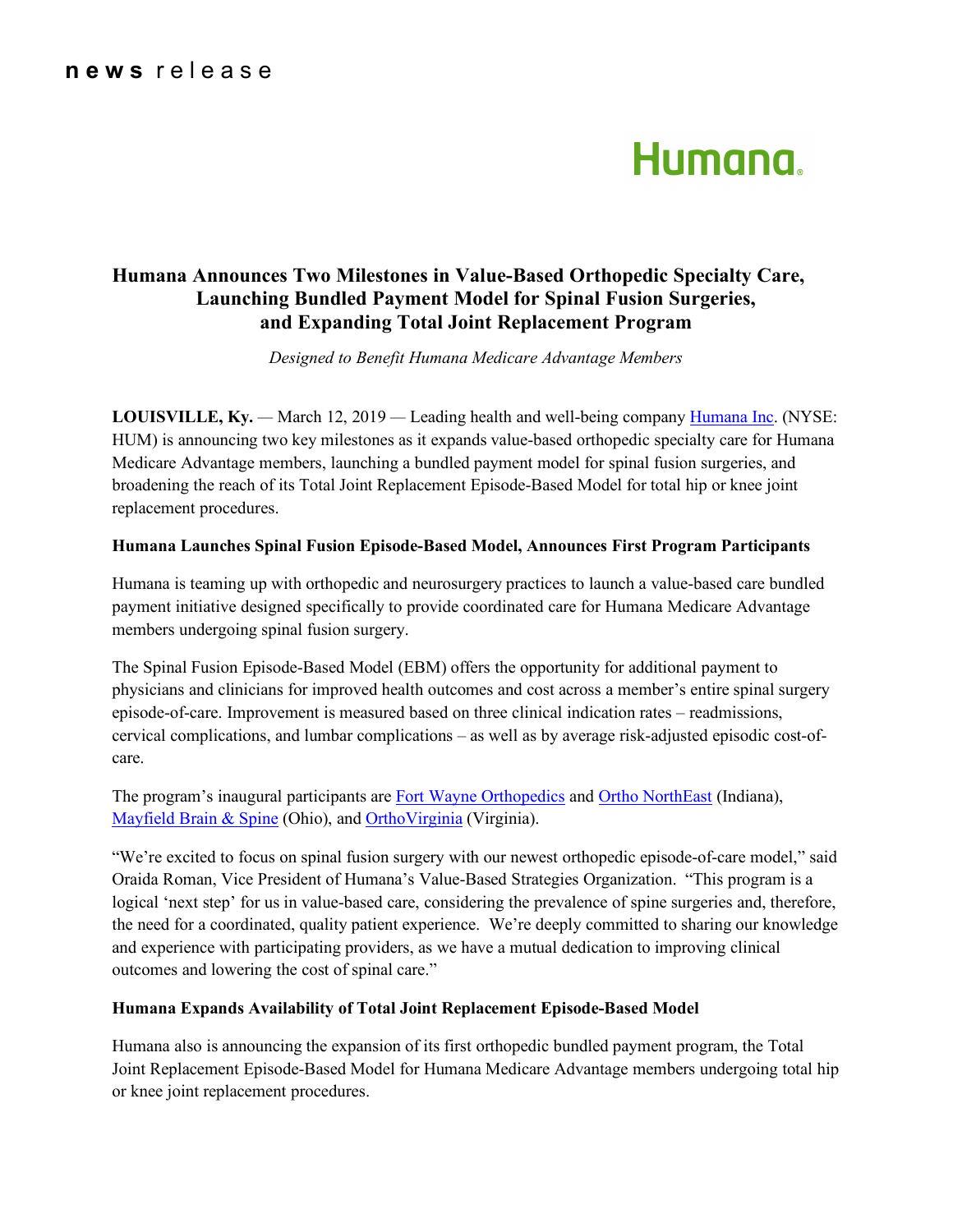Through eight additional agreements with orthopedic specialty groups across the nation, the program now is offered at more than 60 medical practices in 19 states, including, for the first time, in Michigan. Humana's newest agreements are with Southern Bone and Joint Specialists (Alabama); Florida Orthopaedic Institute and Watson Clinic LLP (Florida); Louisiana Orthopaedic Specialists (Louisiana); Michigan Orthopaedic Surgeons (Michigan); Signature Medical Group's Kansas City-area practices (Missouri); MSK Group, P.C. and Tennessee Orthopaedic Alliance (TOA) (Tennessee); Orthopedic Associates of Central Texas, Rio Grande Orthopedic Center, and The Orthopaedic Center of Corpus Christi (Texas).

Initially launched in 2016, the Total Joint Replacement Episode-Based Model has expanded each year since then. The program is designed to improve quality, outcomes, and cost across a member's entire joint replacement episode of care, and it offers the opportunity for additional payment for better outcomes.

"We're pleased to support additional orthopedic practices with robust data and analytics regarding total joint replacement procedures," said Roman. "Our mutual goal is to reduce readmissions and complication rates through a program designed to offer a coordinated patient experience, from diagnosis to recovery."

## **Humana's Longstanding Commitment to Value-Based Care**

Humana's Total Joint Replacement and Spinal Fusion episode-based models are two of the company's three specialty-care bundled payment models. The third is its Maternity Episode-Based Model, launched in 2018 for Humana commercial members with low-to-moderate-risk pregnancies.

The programs are in keeping with Humana's longstanding commitment to value-based care, which emphasizes:

- More personal time with health professionals and personalized care that is tailored to each person's unique health situation;
- Access to proactive health screenings and programs that are focused on preventing illness;
- Improved care for people living with chronic conditions with a focus on avoiding health complications;
- Leveraging technologies, such as data analytics, that connect physicians and help them work as a team to coordinate care around the patient; and
- Reimbursement to physicians linked to the health outcomes of their patients rather than based solely on the quantity of services they provide (fee-for-service).

Humana has an extensive and growing value-based care presence. As of Dec. 31, 2018, Humana has more than two million individual Medicare Advantage members and approximately 115,000 commercial members who are cared for by more than 53,000 primary care physicians in more than 1,000 value-based relationships across 43 states and Puerto Rico. Humana's total Medicare Advantage membership is approximately 3.6 million members, which includes members affiliated with providers in value-based and standard Medicare Advantage settings. For more information, visit humana.com/provider/support/vbc.

## **About Humana**